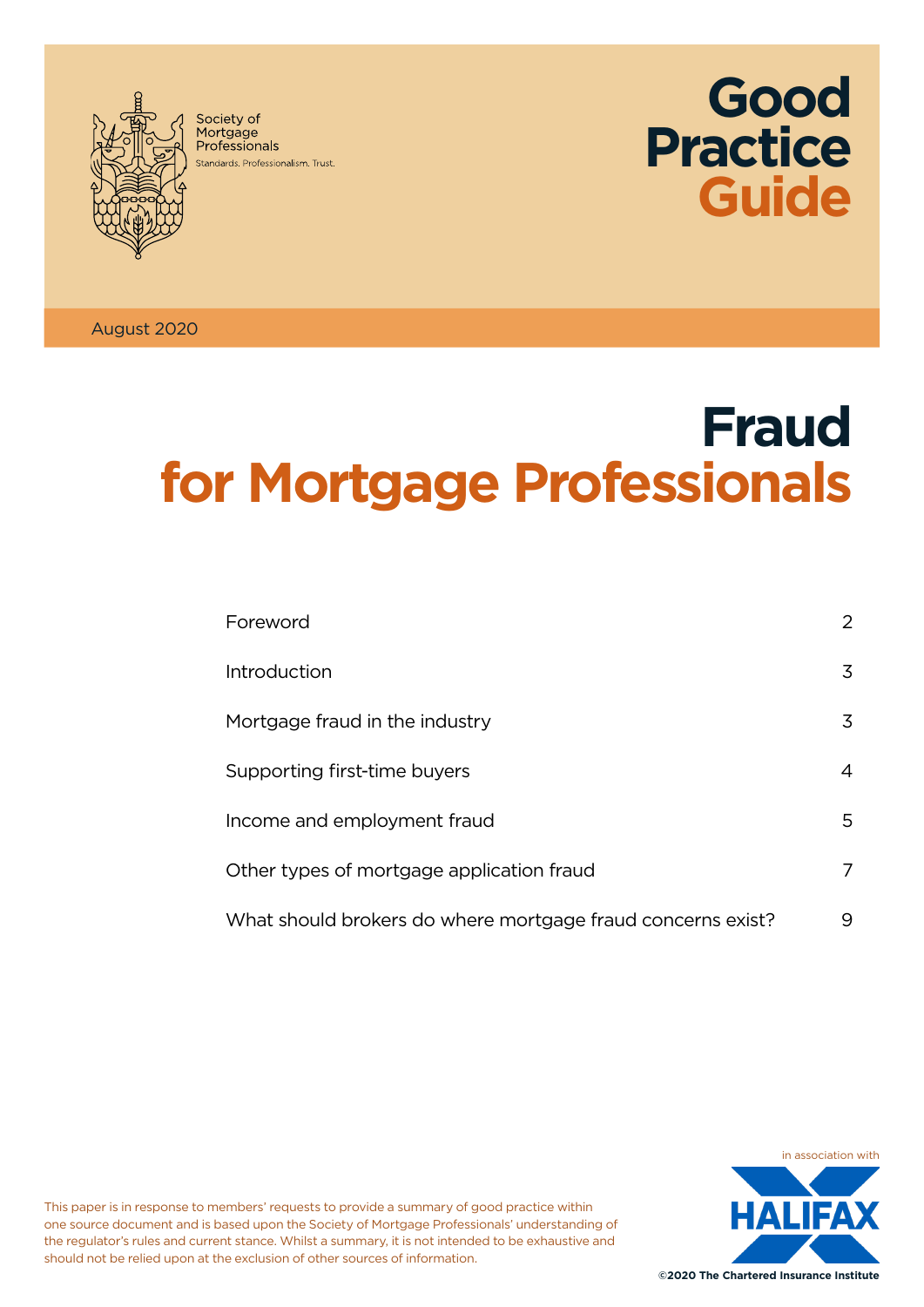<span id="page-1-0"></span>

## **Foreword**

This Good Practice Guide, written in association with Halifax, outlines some of the current mortgage application fraud themes seen by lenders in the UK mortgage market. The guide will provide you with some hints on how to spot and prevent mortgage fraud and will look at the following topics:

- Mortgage fraud in the UK financial services industry
- Support for first-time buyers
- Income and employment fraud
- Other types of mortgage application fraud
- Cyber crime
- Accessible resources and online tools

**Esther Dijkstra** Director of Strategic Partnerships, Lloyds Banking Group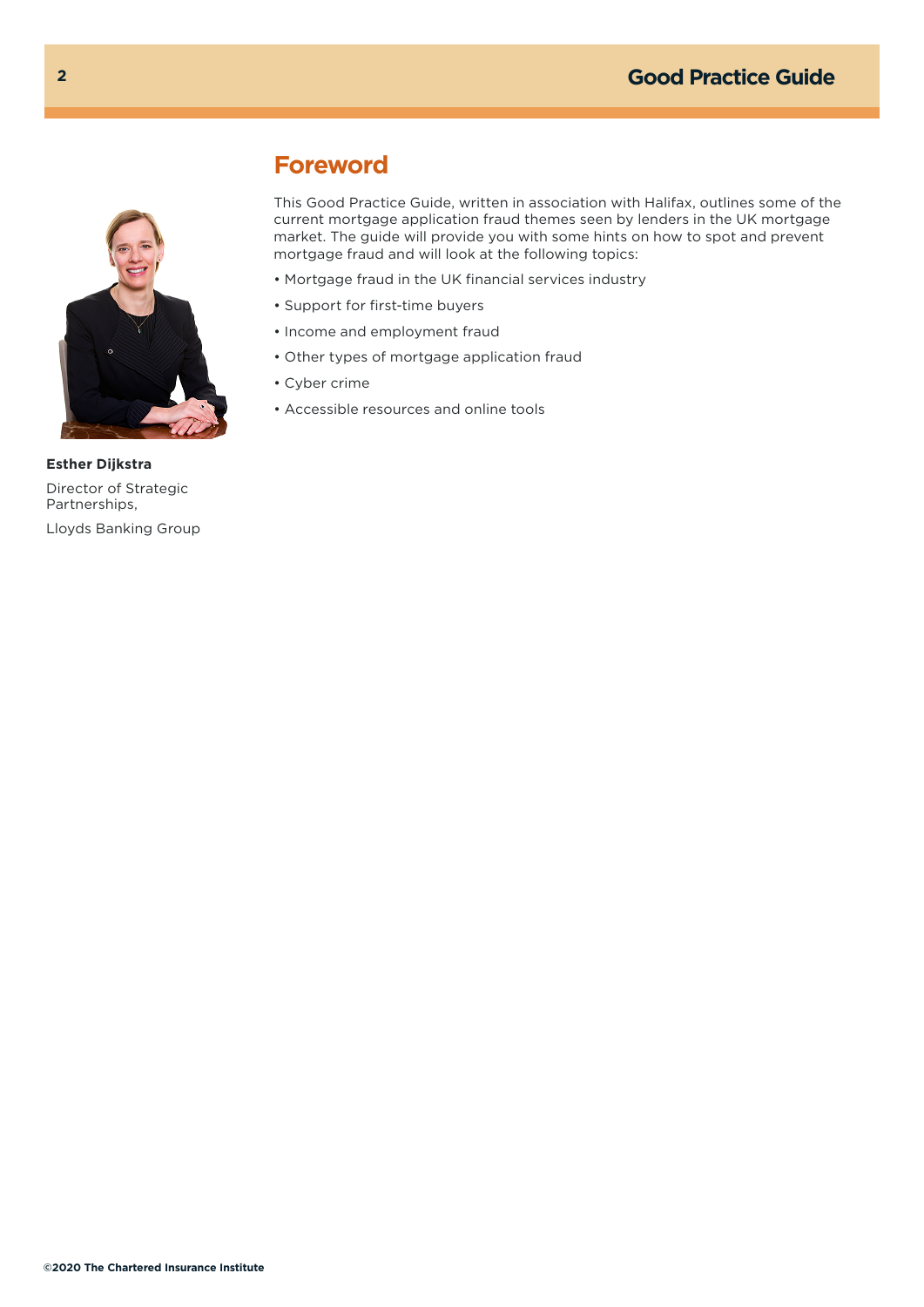## **Introduction**

The UK mortgage market has remained resilient despite facing several challenges in recent years. Economic adversity, a changing regulatory landscape and the advancement of technology in the mortgage process have led to increased collaboration between lenders and intermediaries. Working together, the industry adapts to meet this changing environment. We must build and maintain a safe and secure marketplace and ensure our customers continue to receive the right level of service with product offerings designed to meet their current and future needs.

As a mortgage professional, you play a vital role in the application process. By maintaining high standards of due diligence, the disclosures you make at the application stage will be relied upon by lenders to deliver accurate and sustainable lending decisions for our customers. At the same time, this approach will help to reduce the risk of fraud and financial crime, delivering increased consumer confidence and trust across the intermediary mortgage market.

# **Mortgage fraud in the industry**

Mortgage application fraud can range from borrowers misrepresenting their position to secure a loan supported by false disclosures and documentation, to organised criminal rings defrauding the financial sector. Both types of application fraud may also be aided by complicit third party professionals including intermediaries, solicitors and valuers.

The vast majority of mortgage application fraud seen today is what is termed as "fraud for housing". Essentially, this is where applicants will either fabricate, embellish or conceal elements of their personal circumstances in order to obtain a mortgage loan. Often in these scenarios, the lending will not be affordable or sustainable across the term of the mortgage advance. As a result, some customers may experience financial difficulty in the future because of inaccurate income disclosure.

To combat mortgage application fraud, UK lenders have invested in front-end application fraud controls and technology. This position is supported by lender panel management delivering continuous oversight of third-party professionals involved in the mortgage process. However, it is vital that lenders and intermediaries continue to collaborate to manage this risk.

It is also important that borrowers understand the consequences of making false disclosures on a mortgage application. Where fraud is identified, lenders may not only decline the application, they may also provide details of the transaction to national fraud databases to help prevent future fraud attempts. This action may impact on a customer's ability to obtain financial products and services in the future.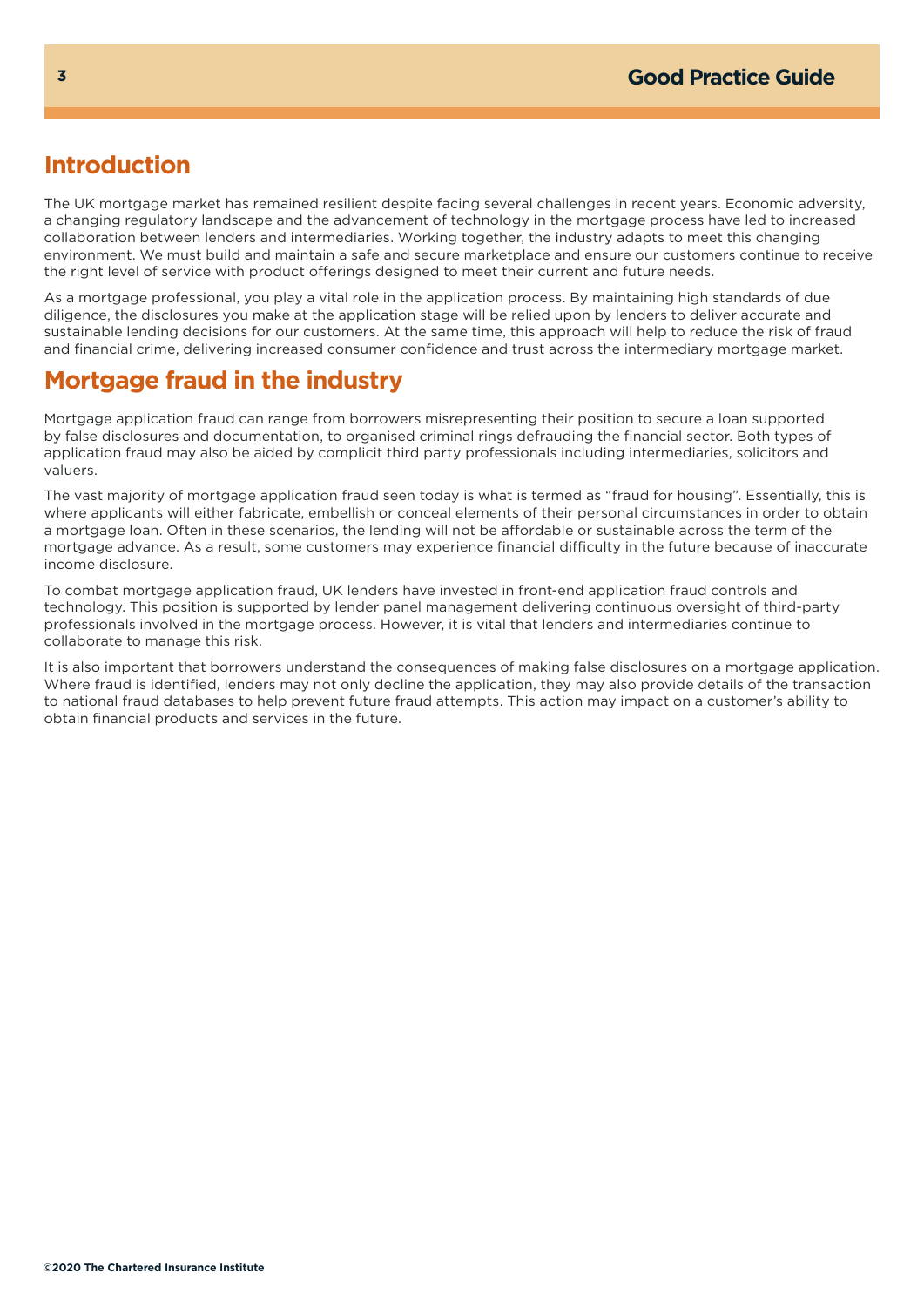## **Supporting first-time buyers**

First-time buyers remain a vital part of the UK mortgage market, with this segment accounting for around half of all house purchases. It is essential that lenders and intermediaries provide the right support to first-time buyers as economic factors continue to present challenges for those trying to gain a foot on the housing ladder.

In recent years, UK house prices have risen more steeply than earnings. The ability to save for a deposit and meet lender affordability criteria means that the profile of the typical first-time buyer has changed. Today, the average age of a first time buyer is creeping up as borrowers stay with parents or in rental accommodation longer in order to build sufficient savings for a deposit. Because of this, some borrowers may be tempted to exaggerate elements of their true position to secure a mortgage loan. This, along with typically higher loan to value lending presents increased risk to the industry.

It is critical for lenders that affordable, sustainable lending decisions are delivered for first-time buyers. Mortgage intermediaries are ideally placed to support first-time buyers through the application process and ensure that accurate disclosures are recorded. So, how can you do that?

- Take sufficient time to discuss existing credit commitments and the credit history of your customers. Don't be afraid to ask probing questions and if necessary, talk to them individually. This may be necessary if you feel one of the applicants may be withholding key elements of their personal circumstances from their partner. You must be confident that all disclosures made present an accurate representations of the current position for all parties to the mortgage.
- Credit reference searches conducted by lenders at application will typically cover a six-year continuous address period. However, many lenders will only require a shorter address period to be given as part of the application process. For this reason, consider all previous addresses held by the customer across a full six-year period. This should include student accommodation and previous rental accommodation. It can be beneficial for your customers to obtain a copy of their credit file to evidence this position.
- Ensure that all financial dependants are recorded. Inaccurate disclosures may impact affordability and lending decisions. Remember, a dependant is not just a child and can be anyone who is financially reliant on your customer i.e. spouse not party to the mortgage, adult or elderly relative or a future dependant.
- Scrutinise and consider the plausibility of any recent changes in the customer's income and employment position. We will discuss this topic in more detail in the following section.

By providing accurate disclosures you help to ensure first-time buyers can confidently enter the housing market. They will be supported by a mortgage that meets their needs and will remain affordable.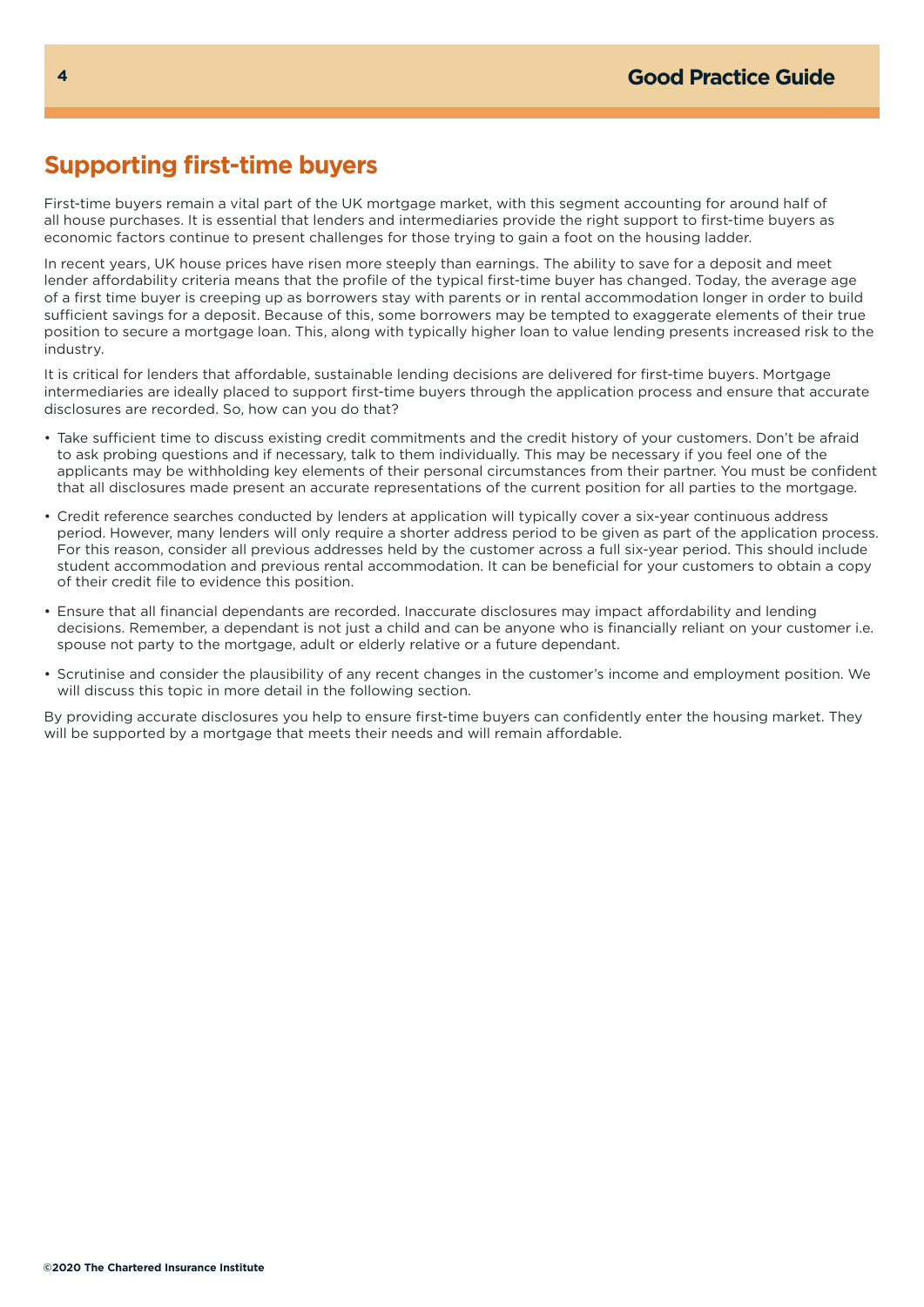## **Income and employment fraud**

In recent years, property prices have risen faster than income. Affordability remains a key part of the mortgage decision making process. It is no surprise that income and employment fraud continues to be the primary concern seen across the industry. In addition to residential products, this position is also mirrored across the buy-to-let sector following increased reliance on personal income disclosure as part of the application process followed by many lenders.

Income fraud manifests in a variety of ways, although the most commonly seen type of application fraud is "staged income or manufactured salary credits". In these instances income streams are created for the purpose of obtaining a mortgage loan. Bank credits are manufactured to look like a regular income appearing on statements in the lead up to the mortgage application being made – then income will cease or reduce back to the genuine level following completion of the mortgage.

This may involve manipulation or falsification of income through the applicant's true employment or involve the addition of a recently commenced second job to help meet affordability requirements for the advance requested.

#### **Some common indicators of this type of fraud include:**

- Short time in current employment
- Sudden or significant increase in income prior to the application
- Salary credits paid into bank account by Faster Payment In (FPI)
- Bank statements show limited activity of day to day living expenses
- Bank statements show payments back to the purported employer or circulation of the income credit back to source
- Employer is difficult to trace or validate
- Poor quality income documentation supporting the disclosure

It is critical that intermediaries undertake some form of sense-check to establish that the borrower's circumstances are plausible. Fraud attempts are becoming more sophisticated and increasingly difficult to spot. Some customers are becoming increasingly savvy around lender requirements, and the ability to obtain false or 'novelty' documentation online to support a mortgage application or loan has become much easier to do.

#### **Some aspects to consider:**

- Does the employer exist? Are they currently trading?
- Has there been a recent change in job type? Is this in line with previous roles?
- Does the applicant's declared role and income fit with the employer profile?
- Is there evidence that the applicant is a director / shareholder of the employer?
- Does the applicant work for a family business? If so, does the role and income appear in line with the business profile?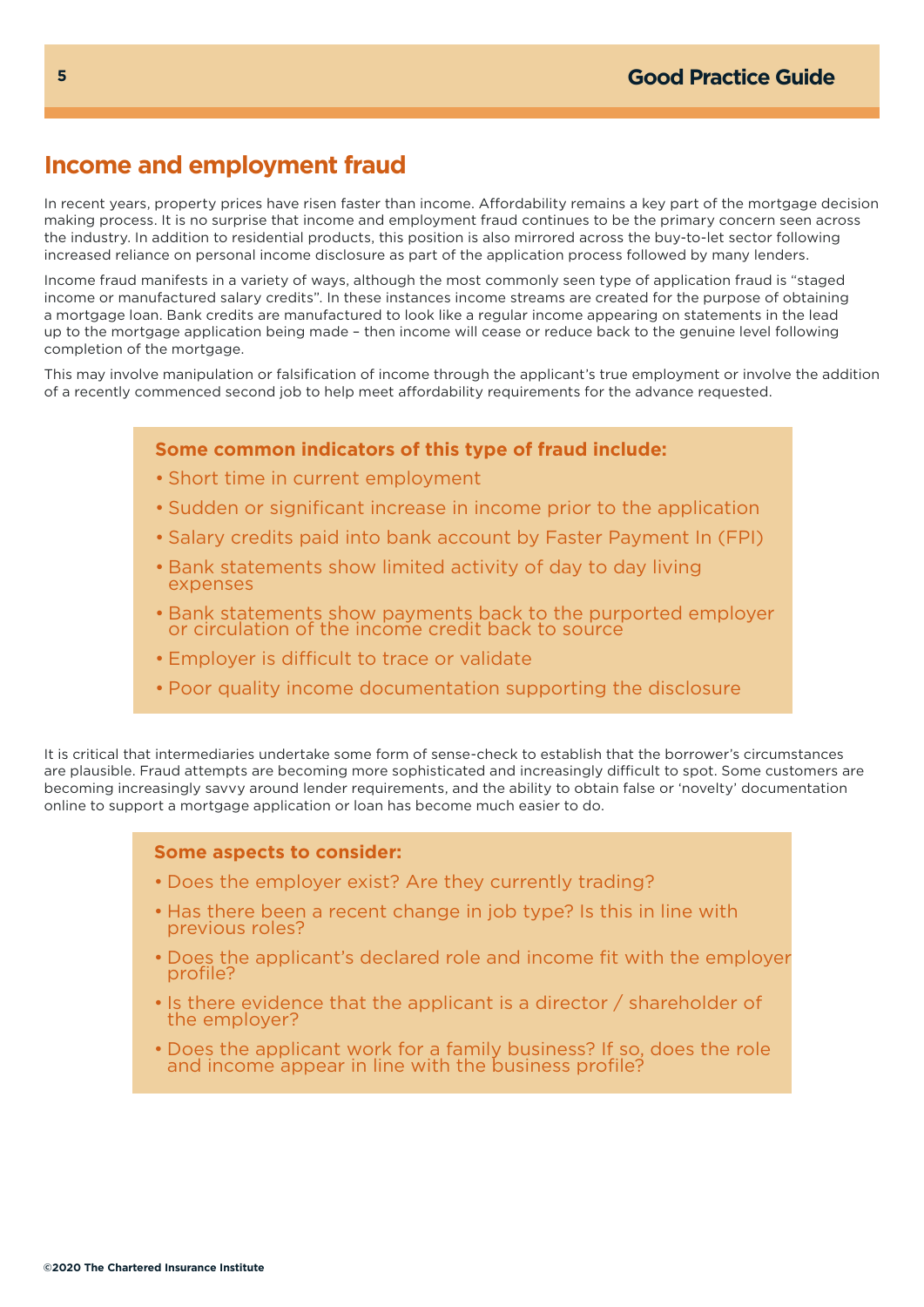

Having an effective approach to assessing the plausibility of customer circumstances is especially important in times of wider economic uncertainty.

Periods of downturn or recession are likely to have a significant effect on income in many different parts of the employment market. However, this may have more of an impact where applicants rely on income from self-employment.

Many lenders base their decision to lend on income from recent trading years, but the borrowers' ability to sustainably afford the mortgage commitment remains paramount. On this basis it may be prudent to apply an enhanced level of plausibility when discussing your customers' income and employment circumstances.

## **Some additional checks / points to consider may include:**  • What is the nature of the self-employment? • Is the trade seasonal – how much of their trade usually occurs in the months where the economy has been in downturn? • Does the self-employment rely on providing services to another specific business? If so, is there any indication that the business may have been impacted by a poor economy? Is it likely to affect

- future earnings? • Is there any indication that the level of income will be adversely
- impacted?

Ensuring that a customer is in a position to maintain mortgage payments in the future will help lenders make sound lending decisions and support wider economic growth and the financial prosperity of our customers.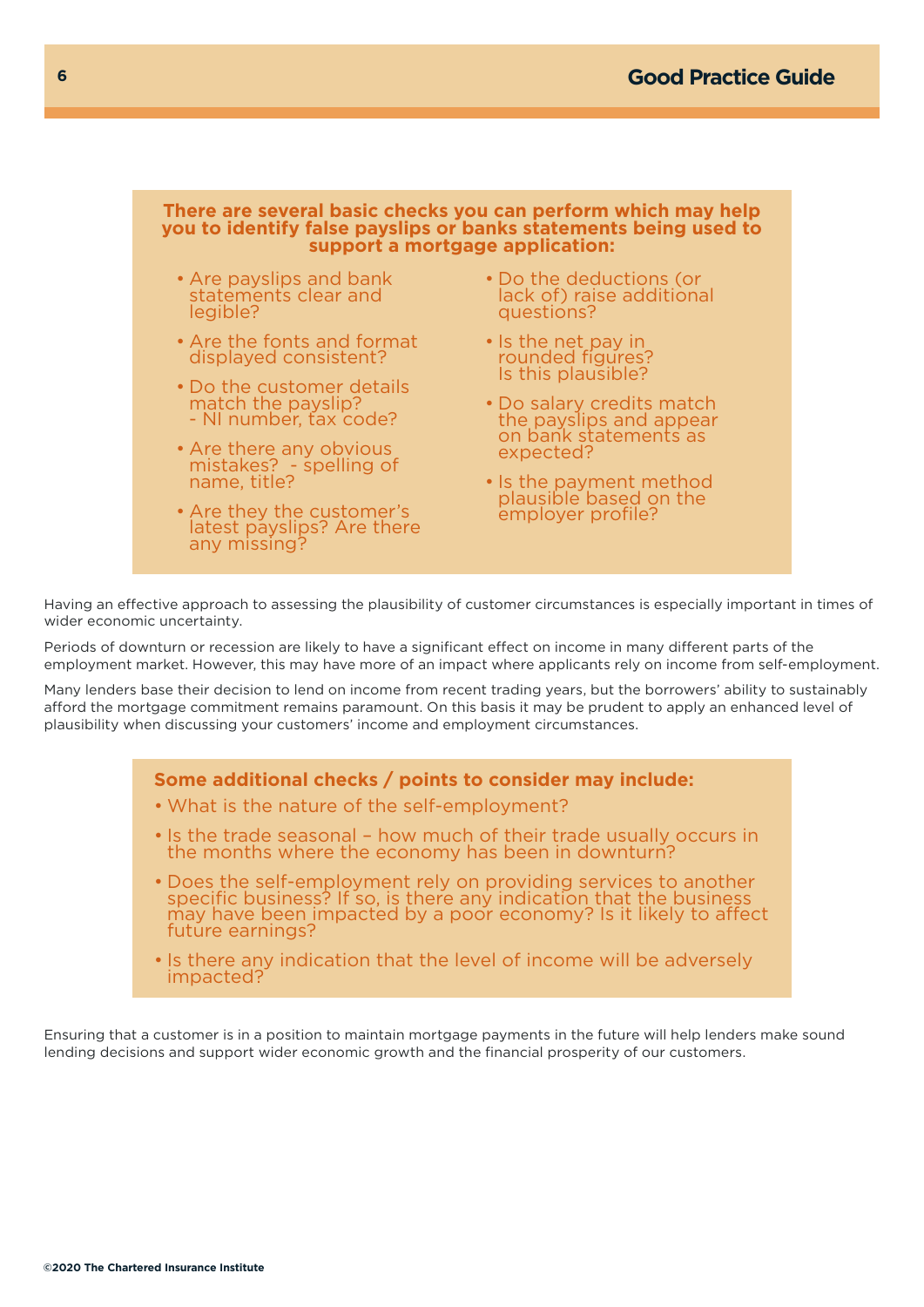## **Other types of mortgage application fraud**

**Scheme abuse** – where a borrower conceals their intentions for the property following purchase to obtain a mortgage product that would be otherwise unavailable. This is typically where a buy-to-let product is used to purchase a property that the borrower then resides in, or a residential mortgage product is used to purchase a property that is subsequently let without consent from the lender.

**Credit abuse** – the non-disclosure of adverse credit which may affect a customer's ability to borrow. This commonly involves a customer not disclosing a previous address where defaults or CCJs are registered.

**Deposit fraud** – this occurs where either no deposit is paid or where the source of deposit funds cannot be substantiated. For example, the source of deposit funds may derive from an unacceptable source and can be indicative of 100% lending, below market valuations, back to back or a distressed sale transaction which are outside of lending policy.

**Property hijack** – fraudsters take over the identity of the property's genuine owner to raise funds against the security and then disappear with funds. This type of fraud commonly targets unencumbered properties where the owners reside elsewhere. Vacant or properties available to rent can often be targeted by the fraudster.

**Authorised Push Payment (APP) fraud** – genuine customers are scammed into making large bank transfers by fraudsters pretending to be a legitimate payee such as a bank or solicitor acting on a known mortgage transaction. In the mortgage market this may manifest as deposit redirection – fraudsters compromise a legitimate solicitor firm's email account and whilst appearing as a genuine solicitor request deposit funds to be redirected and sent to an account under their control. Make sure your customers only send mortgage related funds to nominated accounts and conduct additional independent checks on bank account details provided before making the payment. This could be done by contacting the solicitor directly to confirm account details.

**Cyber-crime** – an ever growing threat within the financial services industry that is seeing rapid growth as a result of advances in technology and software. Personal data is a valuable commodity, and one which fraudsters are becoming increasingly adept at stealing. Criminals may attempt to compromise broker mortgage systems and install malicious software contained within emails or text messages.

It's vital that brokers apply suitable measures to protect personal data pertaining both to themselves and customers. To minimise the risk of cyber-crime against your business there are a number of basic measures you can take:

- Use strong unique passwords and keep these confidential
- Be vigilant for suspicious emails
- Ensure computer software is kept up to date and devices are kept safe
- Take regular back-ups of your data
- Avoid using public Wi-Fi networks to send sensitive data or make online payments
- Use email encryption to protect sensitive information on emails which are sent externally

### **THINK BEFORE YOU CLICK**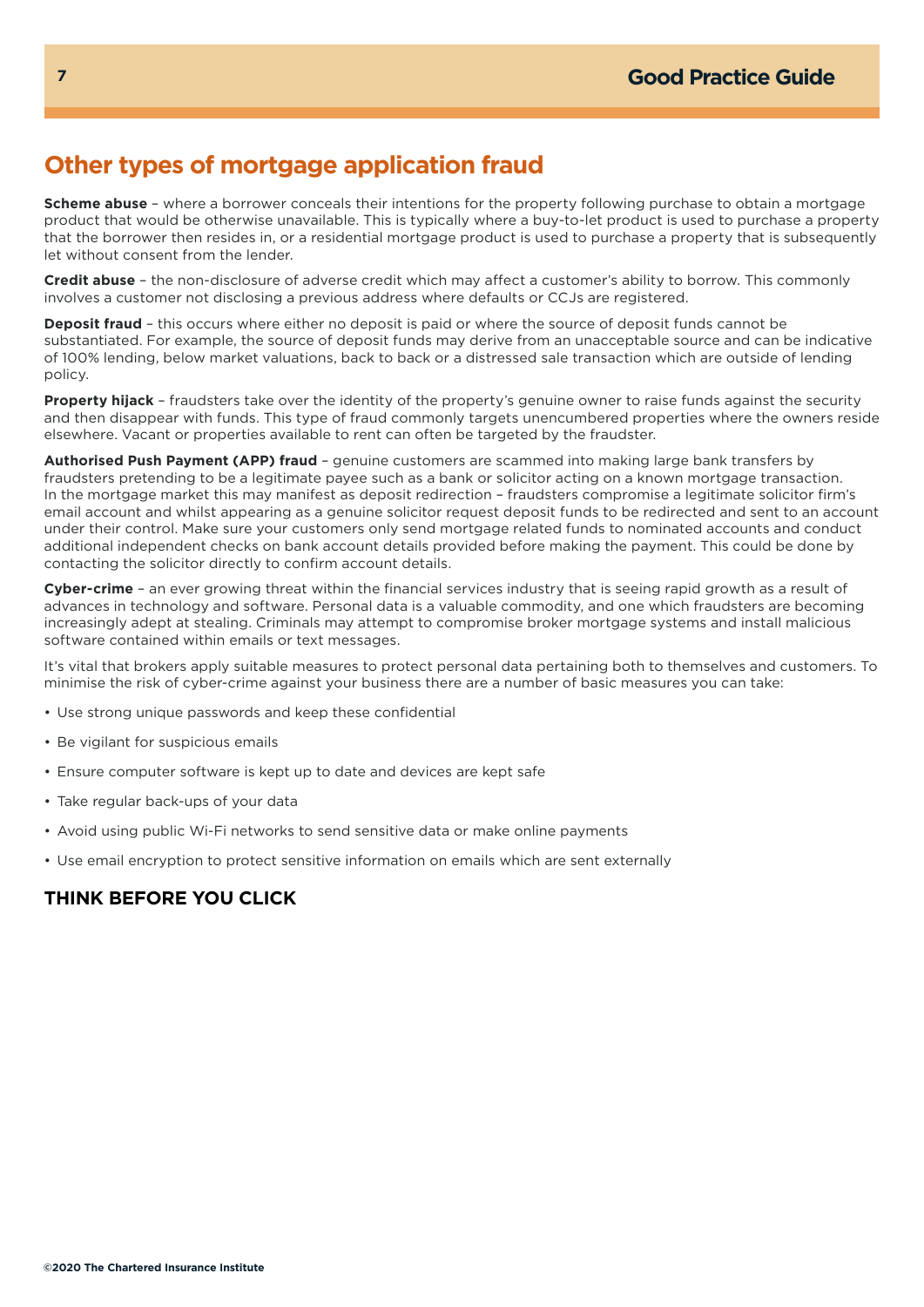## **Fraud prevention – accessible tools that you can use**

We all have a collective responsibility to combat fraud and financial crime in the industry. There are many assessable and free of charge tools which you can use to help prevent application fraud; whilst you may not necessarily need to undertake these checks on every application, there may be occasions where you may want to validate some of the facts the customer has given to you during the application process.

Some examples of the tools you could use are highlighted below:

- **• Google / Street View** use web searches to check if an employer exists and whether the address provided is likely to be a genuine business premises.
- **Social media** such as Facebook, Twitter and LinkedIn. These are all free to use and can help you confirm whether the customer profile presented to you is referenced in their online persona. LinkedIn can be particularly useful to help validate employment details and role profiles.
- **Companies House** free access to basic information on self-employed individuals & directors of limited companies.
- **HM Land Registry** limited free search access or you can pay to complete a more detailed search of the subject property including ownership information, lease details, legal charges etc.
- **Rightmove / Zoopla** free to use property listings may help confirm whether an applicant's residential property is up for sale or rent and may help to corroborate the circumstances of the transaction.

If you haven't done so already, we recommend that you consider implementing some of these additional checks within your customer due diligence process to help validate the information provided to you at application stage.

#### **Additional fraud resources**

- **Action Fraud** online fraud resources for individuals and businesses
- **CIFAS Fraudscape** annual report on fraud trends in the UK financial services industry
- **• UK Finance Fraud Report** an annual fraud report which covers trends, current scams and suggestions of how you can protect your customers and your business
- **Take Five**  a national campaign led by UK Finance and supported by Lloyds Banking Group and other finance institutions. This offers impartial advice for individuals and businesses to help everyone protect themselves from preventable financial fraud.

## **What should brokers do where mortgage fraud concerns exist?**

If you are concerned that a customer is attempting to commit mortgage application fraud, under no circumstances should you continue to submit the proposal to a lender.

Follow your firm's internal procedure and obtain advice on how to complete and send a Suspicious Activity Report to your local compliance team.